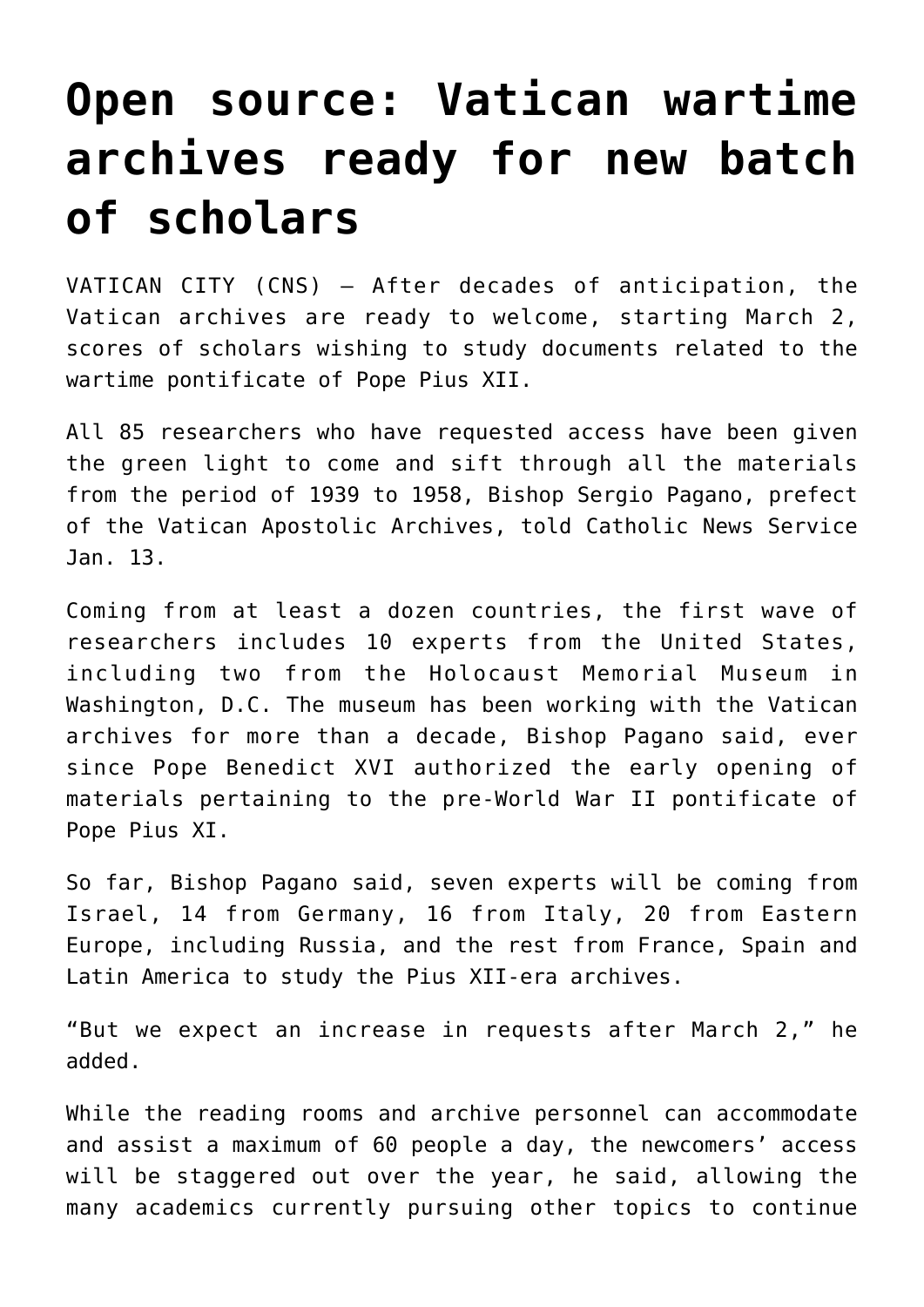their work. The archive's records and artifacts date back more than 1,000 years and fill more than 50 miles of shelving.

It took more than 12 years to sort through, organize and catalogue the enormous quantity of information from Pope Pius XII's long pontificate, Bishop Pagano said; documents from the time period also were collected from the archives of the Vatican Secretariat of State, the Congregation for the Doctrine of the Faith and Vatican nunciatures around the world. The open collection also includes thousands of notes regarding Pope Pius' charitable activity in Italy and abroad.

In fact, Bishop Pagano said he hoped there would be in-depth research into the critical and huge amount of aid the pope gave to those desperately in need during and after the war. Such massive assistance, he said, was due in large part to a constant flow of generous donations from the United States.

Just the index — listing the documents with detailing of who made the donations, the amounts sent and where the money went — takes up two volumes.

"There was not only a Marshall Plan," the U.S. program for the economic recovery of Europe after World War II, he said, "but you could say there was also a U.S.-Vatican plan by American Catholics to help the pope in his enormous works of charity."

The nationality or religion of those requesting aid did not matter to the pope, only verifying that need was legitimate, the bishop said.

He said the archives have letters from people who admitted they were atheists but were turning to the pope for help because they saw him as the only moral leader left in such a dark time in history.

Referring to accusations by some historians and Jewish groups that Pope Pius XII and others did not do enough to stop the Nazi rise to power and the Holocaust, Bishop Pagano said the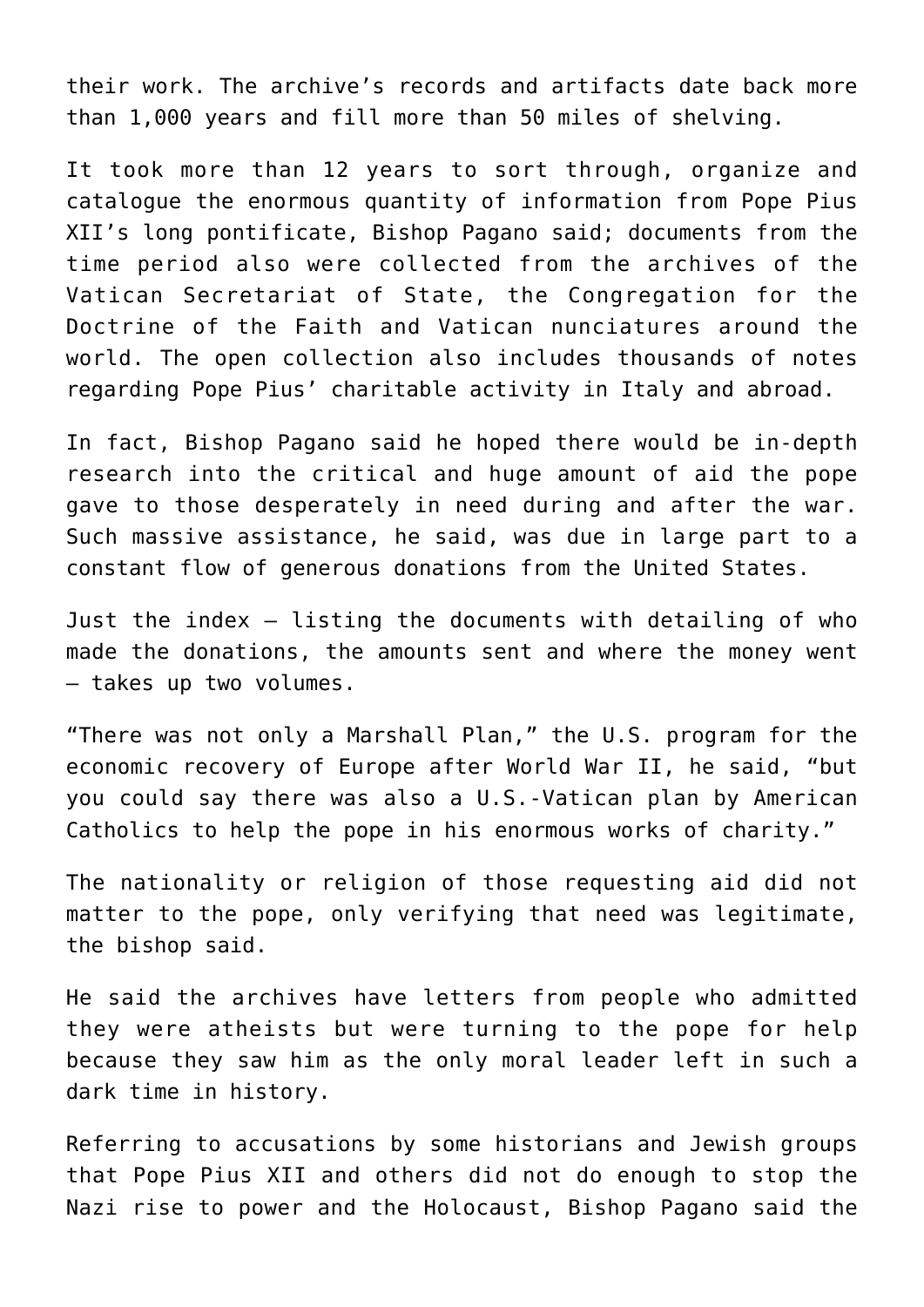pope "did speak with his efforts and then he spoke up with words, so it is not true that the pope was totally silent."

The new researchers' stated fields of interest, he said, obviously were focused on World War II, the Holocaust, the persecution of the Jewish people, the murder of Italian citizens in Rome by Nazi German troops and the relationship between the Holy See and the Nazi's national socialist party and with communism.

But some are also looking into Pope Pius' valuable theological legacy and writings. He wrote more than 40 encyclicals, and "he is one of the popes most cited during the Second Vatican Council," the bishop said.

Some experts also will be looking for information about local dioceses and how the pope may have helped those sheltering refugees and Jews in religious institutes, for example, he said.

However, based on what he has seen, he said he does not think researchers will find anything "enormously new" or anything that will turn history "upside down."

For years, historians have pored over information already available from national, local and private archives, he said.

The material now available in the Vatican archives should provide greater details and help historians "better analyze how certain processes were set in motion, how the pope studied certain issues, who analyzed them, which people contributed" to his way of proceeding, like the advisory role the Jesuits had both concerning world affairs and the pope's encyclicals, Bishop Pagano said.

Together with what has been emerging in national archives, he said, "many prejudices (against the pope) will fade away, without a doubt."